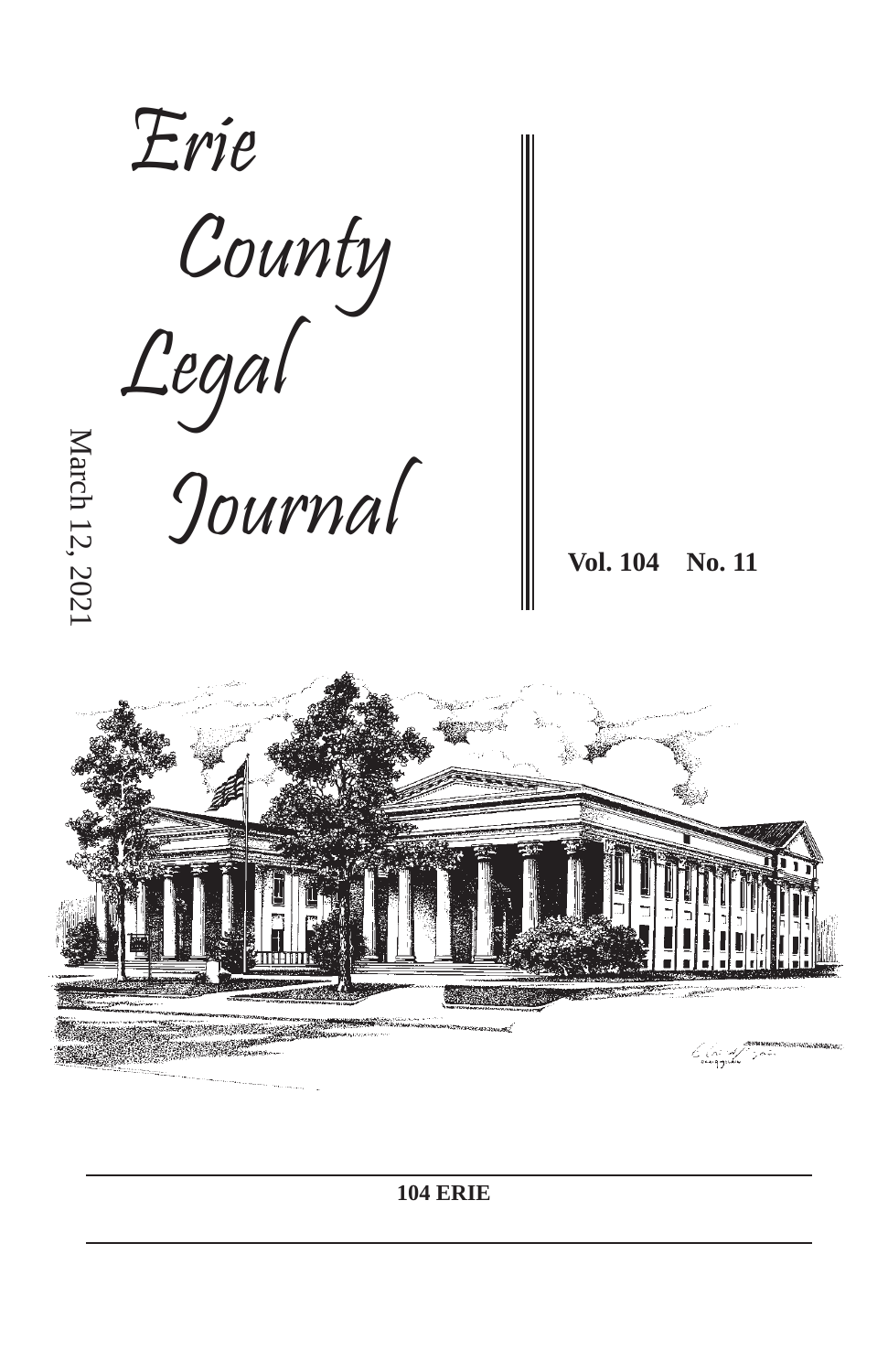# **Erie County Legal Journal**

*Reporting Decisions of the Courts of Erie County The Sixth Judicial District of Pennsylvania*

Managing Editor: Megan E. Anthony

# **PLEASE NOTE: NOTICES MUST BE RECEIVED AT THE ERIE COUNTY BAR ASSOCIATION OFFICE BY 3:00 P.M. THE FRIDAY PRECEDING THE DATE OF PUBLICATION.**

 All legal notices must be submitted in typewritten form and are published exactly as submitted by the advertiser. The Erie County Bar Association will not assume any responsibility to edit, make spelling corrections, eliminate errors in grammar or make any changes in content.

 The *Erie County Legal Journal* makes no representation as to the quality of services offered by an advertiser in this publication. Advertisements in the *Erie County Legal Journal* do not constitute endorsements by the Erie County Bar Association of the parties placing the advertisements or of any product or service being advertised.

| <b>COURT OF COMMON PLEAS</b> |  |
|------------------------------|--|
|                              |  |
|                              |  |
|                              |  |
|                              |  |
| <b>ORPHANS' COURT</b>        |  |
|                              |  |

ERIE COUNTY LEGAL JOURNAL is published every Friday for \$57.00 per year (\$1.50 single issues/\$5.00 special issues, i.e. Seated Tax Sales). Owned and published by the Erie County Bar Association (Copyright 2021©), 429 West 6th St., Erie, PA 16507 (814/459- 3111). POSTMASTER: Send address changes to THE ERIE COUNTY LEGAL JOURNAL, 429 West 6th St., Erie, PA 16507-1215.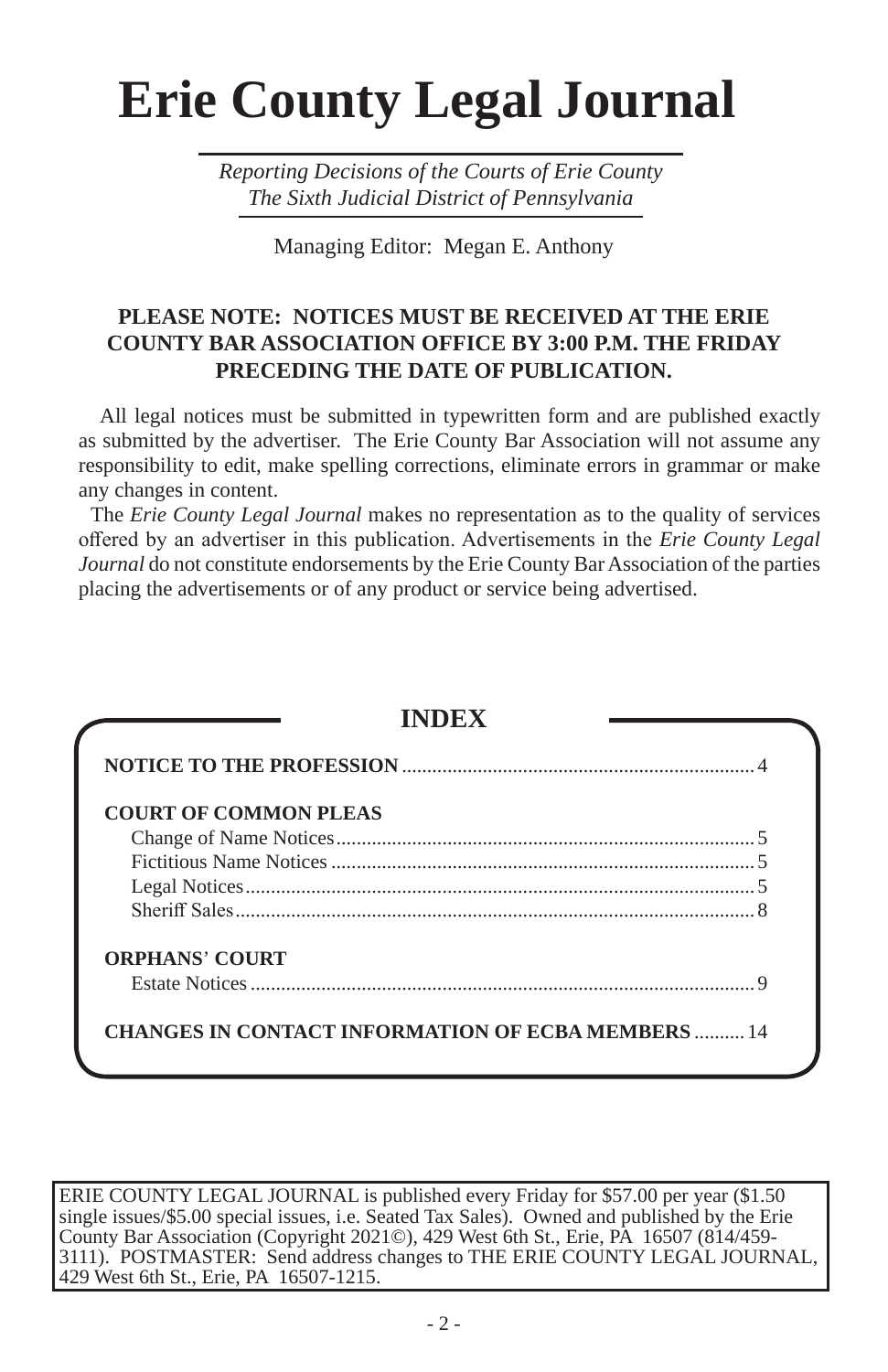# Erie County Bar Association Calendar of Events and Seminars

### **TUESDAY, MARCH 16, 2021**

ECBA Special Membership Meeting Judicial Candidate to Speak Noon via Zoom

#### **WEDNESDAY, MARCH 17, 2021**

Diversity and Inclusion Division Meeting Noon via Zoom

#### **MONDAY, MARCH 22, 2021**

ECBA Board of Directors Meeting Noon via Zoom

#### **TUESDAY, MARCH 23, 2021**

ECBA Live Seminar *Criminal Law Update + Ethics* The Will J. Schaaf & Mary B. Schaaf Education Center or via Zoom 10:45 a.m. - Registration 11:00 a.m. - Seminar begins Noon - Brief break 12:15 p.m. - 1:15 p.m. - Seminar continues \$94 (ECBA members/their non-attorney staff) \$120 (non-members) 1 hour substantive and 1 hour ethics

#### **THURSDAY, MARCH 25, 2021**

Defense Bar Section Meeting 4:00 p.m. ECBA Headquarters live (must RSVP) or via Zoom Conference



Brown Bag Lunch with Bankruptcy Judges Noon via Zoom

#### **TUESDAY, MARCH 30, 2021**

Solo/Small Firm Section Meeting Noon via Zoom

### **WEDENSDAY, MARCH 31, 2021**

ECBA Wellness Wednesdays Series *Lunchtime Yoga* Noon via Zoom

#### **FRIDAY, APRIL 2, 2021**

Good Friday Holiday ECBA Office Closed Erie County Courthouse Closed

#### **THURSDAY, APRIL 8, 2021**

Bankruptcy Section Meeting Noon via Zoom

#### **TUESDAY, APRIL 20, 2021**

Young Lawyers Division Meeting Noon via Zoom



To view PBI seminars visit the events calendar on the ECBA website Erie County Bar eriepabar https://www.eriebar.com/public-calendar https://www.eriebar.com/public-calendar

|                             | <b>2021 BOARD OF DIRECTORS</b>           |                              | Nicholas R. Pagliari, President |  |  |
|-----------------------------|------------------------------------------|------------------------------|---------------------------------|--|--|
|                             | Jennifer K. Fisher, First Vice President |                              |                                 |  |  |
|                             | J. Timothy George, Second Vice President |                              |                                 |  |  |
|                             | George Joseph, Past President            |                              |                                 |  |  |
|                             |                                          | S. Craig Shamburg, Treasurer |                                 |  |  |
| Matthew J. Lager, Secretary |                                          |                              |                                 |  |  |
|                             | Emily S. Antolik                         | Catherine Moodey Doyle       | Jamie R. Schumacher             |  |  |
|                             | Alexander K. Cox                         | Maria Goellner               | John J. Shimek, III             |  |  |
|                             | Jonathan M. D'Silva                      | Elizabeth A. Hirz            | William S. Speros               |  |  |
|                             |                                          | Michael P. Kruszewski        |                                 |  |  |
|                             |                                          |                              |                                 |  |  |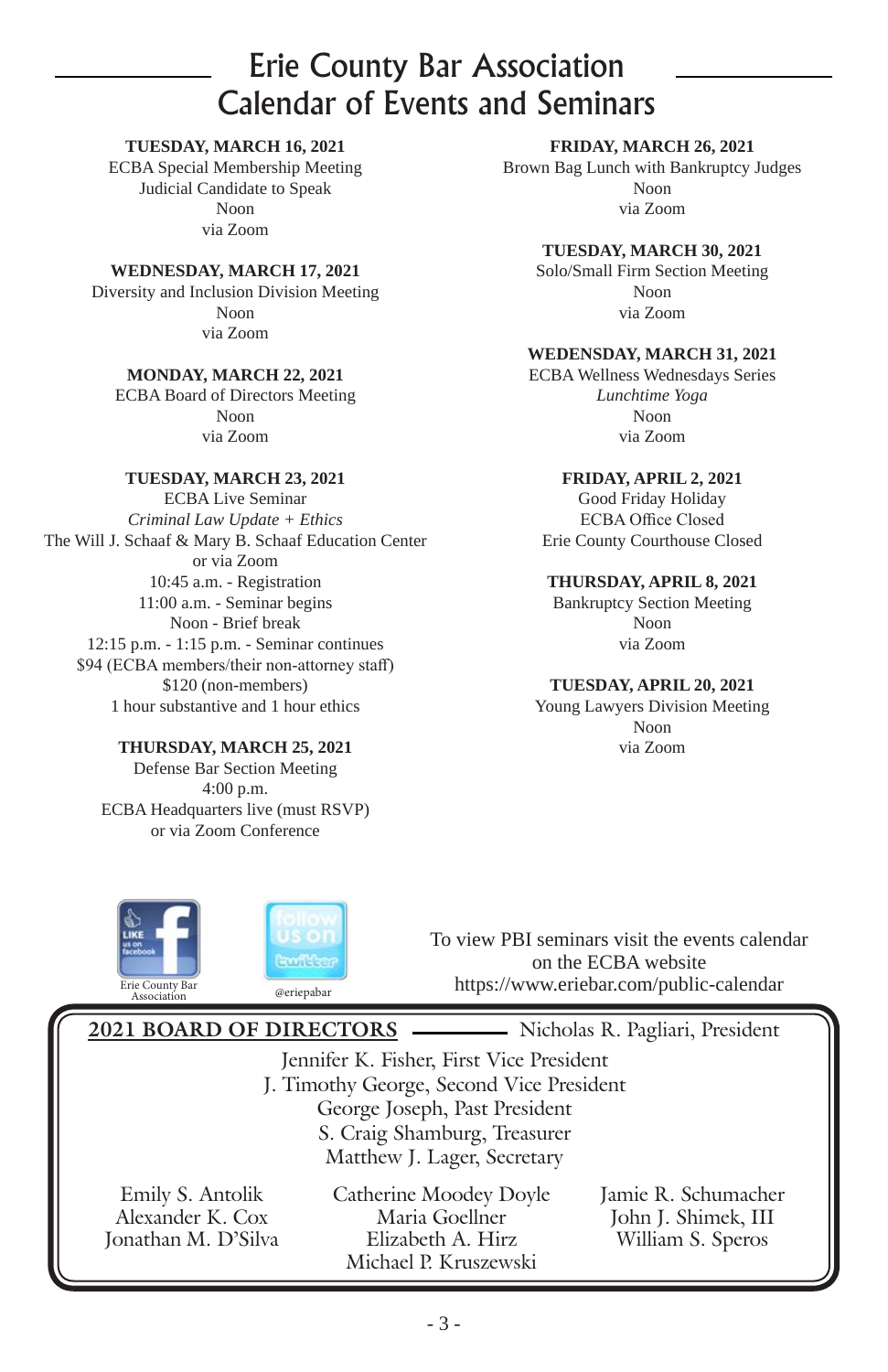#### **ERIE COUNTY LEGAL JOURNAL** NOTICE TO THE PROFESSION

# **CAREER OPPORTUNITY**

The United States Bankruptcy Court for the Western District of Pennsylvania (the "Court") is accepting applications for a full-time, 40 hour per week Term Law Clerk position in our Erie Office. The incumbent will work for Judge Thomas P. Agresti. The position involves research and writing on a wide range of issues that arise in federal bankruptcy. The incumbent will substantively review pleadings, prepare bench memos, and draft orders on matters pending before the Judge. This is a one-year appointment with optional extensions at the Judge's discretion. To read the full position description, visit www.eriebar.com/news/jobs. Qualified candidates may submit application materials via U.S. Mail or through OSCAR, the central online system, at: https://oscar.uscourts.gov.

Mar. 12

# **OFFICE BUILDING FOR RENT**

150 West Fifth St. (across from Court House), \$1,500 per month includes 4 offices, staff work areas, conference & waiting room, kitchen area, 3 rest rooms and partially furnished. Includes parking, w/s, plowing, landscape and phone/intercom system. Approximately 3,000 sf. Call Colleen McCarthy 814-566-8023.

Feb. 12, 26 and Mar. 12, 26 and Apr. 9, 23

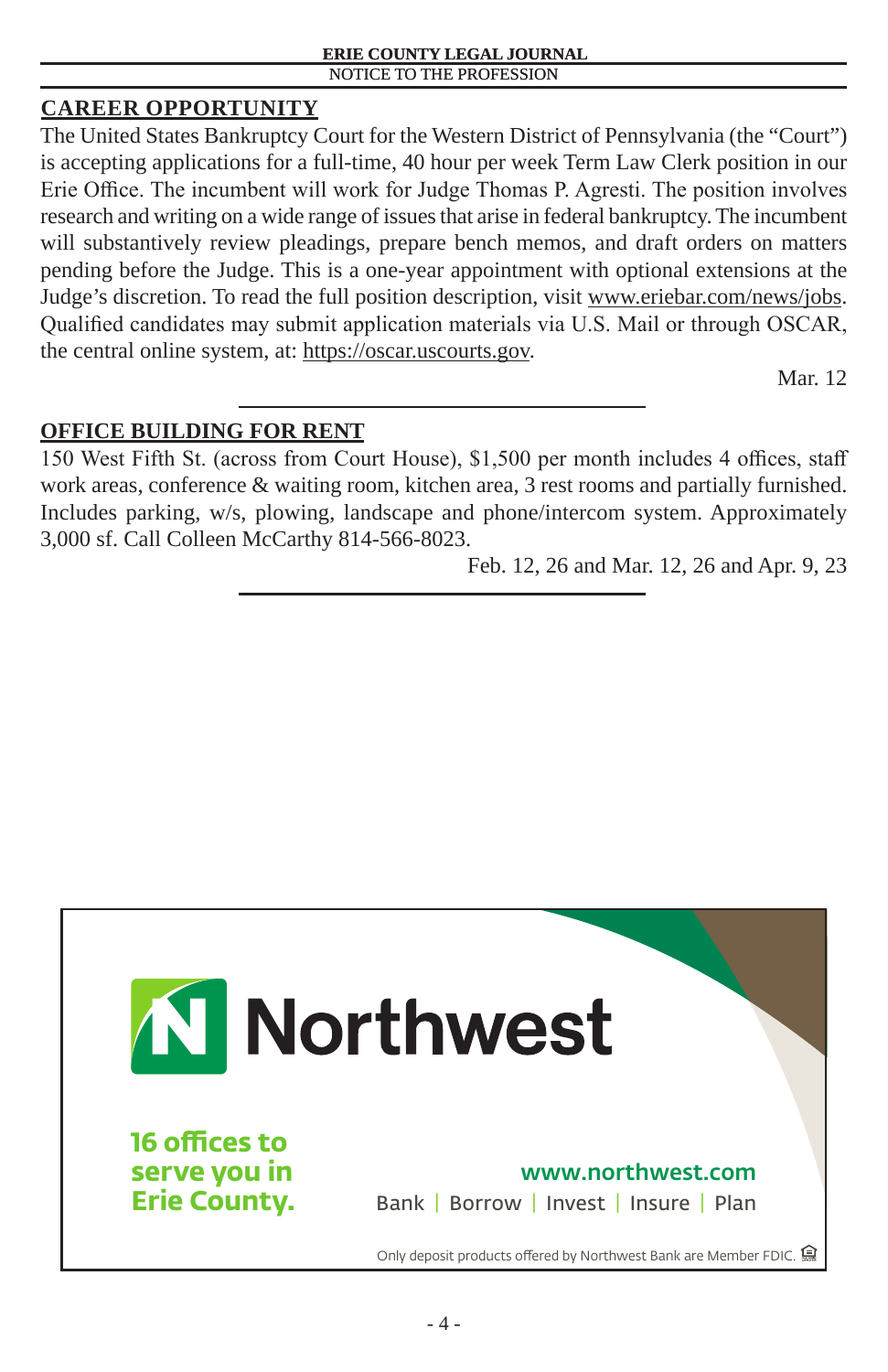**CHANGE OF NAME NOTICE** Notice is hereby given that on January 12, 2021, the Petition of Kyle Orloff, O/B/O I.F., was filed in the above-named Court, praying for a decree to change the surname name of I.F.

The Court has fixed the 4th day of March, 2021, at 10:15 a.m. in the Erie County Courthouse, Court Room G, Room 222, as the time and place for the hearing of said Petition, where any or all persons interested may appear and show cause, if they have any, why the prayer of the Petition should not be granted. CARNEY & GOOD

Brian D. Arrowsmith, Esquire 254 West Sixth Street Erie, Pennsylvania 16507

Mar. 12

#### **CHANGE OF NAME NOTICE**

In the Court of Common Pleas of Erie County, Pennsylvania 10413-21 Notice is hereby given that a Petition was filed in the above named court requesting an Order to change the name of Maria Irene Ross to Maria Ross Montero.

The Court has fixed the 26th day of April, 2021 at 9:00 a.m. in Court Room G, Room 222, of the Erie County Court House, 140 West 6th Street, Erie, Pennsylvania 16501 as the time and place for the Hearing on said Petition, when and where all interested parties may appear and show cause, if any they have, why the prayer of the Petitioner should not be granted.

Mar. 12

#### **CHANGE OF NAME NOTICE**

In the Court of Common Pleas of Erie County, Pennsylvania 10078-2021 Notice is hereby given that a Petition was filed in the above named court requesting an Order to change the name of Angela Mary Stepp to Angela Mary Goshay.

The Court has fixed the 16th day of March, 2021 at 9:00 a.m. in Court Room G, Room 222, of the Erie County Court House, 140 West 6th Street, Erie, Pennsylvania 16501 as the time and place for the Hearing on said Petition, when and where all interested parties may appear and

show cause, if any they have, why the prayer of the Petitioner should not be granted.

Mar. 12

#### **FICTITIOUS NAME NOTICE**

Pursuant to Act 295 of December 16, 1982 notice is hereby given of the intention to file with the Secretary of the Commonwealth of Pennsylvania a "Certificate of Carrying On or Conducting Business under an Assumed or Fictitious Name." Said Certificate contains the following information:

#### **FICTITIOUS NAME NOTICE**

An application for registration of the fictitious name Chocolate's Dream, 823 Wayne Street, Erie, PA 16503 has been filed in the Department of State at Harrisburg, PA, File Date 01/20/2021 pursuant to the Fictitious Names Act, Act 1982-295. The name and address of the person who is a party to the registration is LaTonya T. Gamble, 823 Wayne Street, Erie, PA 16503.

Mar. 12

#### **FICTITIOUS NAME NOTICE**

1. Fictitious Name: N.I.T. Services 2. Address of the principal place of business: 23 Elk Creek Avenue, Girard, Pennsylvania 16417

3. The real names and addresses, including street and number, of the persons who are parties to the registration: Nature Inspired Taxidermy, LLC, 23 Elk Creek Avenue, Girard, Pennsylvania 16417 4. An application for registration of a fictitious name under the Fictitious Names Act was filed on or about February 8, 2021 Grant M. Yochim, Esquire 24 Main Street East

Girard, Pennsylvania 16417

Mar. 12

### **FICTITIOUS NAME NOTICE**

Notice is hereby given that an Application for Registration of Fictitious Name was filed in the Department of State of the Commonwealth of Pennsylvania on November 25, 2020 for Official P Styles at 333 East 19th Street Erie, PA 16503. The name and address of each individual interested in the business is Miyah Thompson at 333 East 19th Street Erie, PA 16503. This was filed in accordance with 54 PaC.S. 311.

Mar. 12

#### **FICTITIOUS NAME NOTICE**

Notice is hereby given that an Application for Registration of Fictitious Name was filed in the Department of State of the Commonwealth of Pennsylvania on November 24, 2020 for Pleasant Medical Services at 3330 W. 26th Street, Ste. 4, Erie, PA 16506. The name and address of each individual interested in the business is Emmanuel Agwa at 3330 W. 26th Street, Ste. 4, Erie, PA 16506. This was filed in accordance with 54 PaC.S. 311.

Mar. 12

#### **LEGAL NOTICE**

ATTENTION: JAMES CHRISTOPHER PATTERSON, JR. INVOLUNTARY TERMINATION OF PARENTAL RIGHTS IN THE MATTER OF THE ADOPTION OF MINOR FEMALE CHILD L.E.S.-P. DOB: 09/24/2020

BORN TO: ASHLEY ELIZABETH SLOCUM

11 IN ADOPTION, 2021

If you could be the parent of the above-mentioned child, at the instance of Erie County Office of Children and Youth you, laying aside all business and excuses whatsoever, are hereby cited to be and appear before the Orphan's Court of Erie County, Pennsylvania, at the Erie County Court House, Judge Stephanie Domitrovich, Courtroom G-222, City of Erie on April 27, 2021 at 1:30 p.m. and there show cause, if any you have, why your parental rights to the above child should not be terminated, in accordance with a Petition and Order of Court filed by the Erie County Office of Children and Youth. A copy of these documents can be obtained by contacting the Erie County Office of Children and Youth at (814) 451-7740.

Your presence is required at the Hearing. If you do not appear at this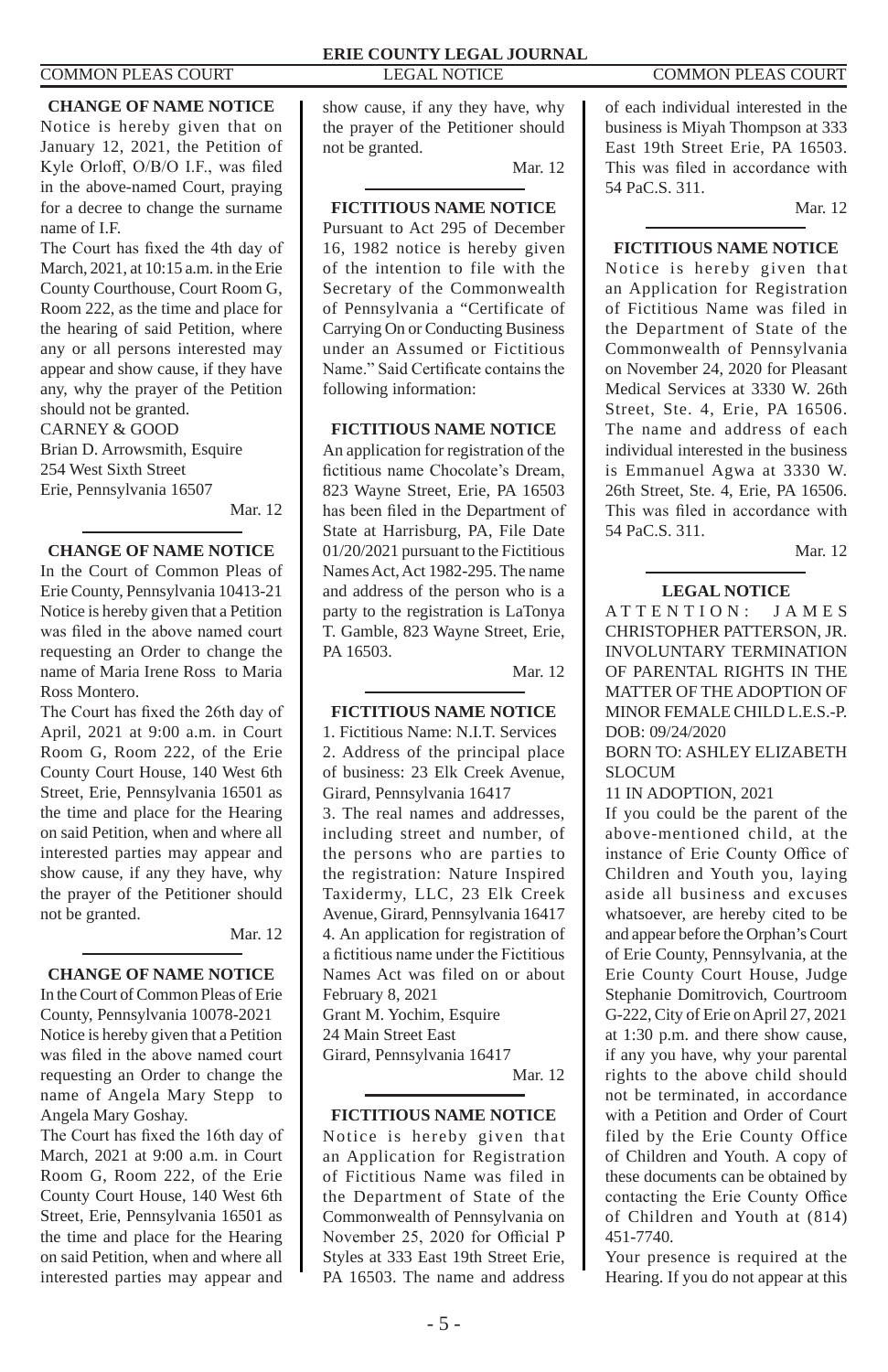Hearing, the Court may decide that you are not interested in retaining your rights to your children and your failure to appear may affect the Court's decision on whether to end your rights to your child. You are warned that even if you fail to appear at the scheduled Hearing, the Hearing will go on without you and your rights to your child may be ended by the Court without your being present.

You have a right to be represented at the Hearing by a lawyer. You should take this paper to your lawyer at once. If you do not have a lawyer, or cannot afford one, go to or telephone the office set forth below to find out where you can get legal help.

Family/Orphan's Court Administrator Room 204 - 205

Erie County Court House Erie, Pennsylvania 16501 (814) 451-6251

NOTICE REQUIRED BY ACT 101 OF 2010: 23 Pa. C.S §§2731-2742. This is to inform you of an important option that may be available to you under Pennsylvania law. Act 101 of 2010 allows for an enforceable voluntary agreement for continuing contact or communication following an adoption between an adoptive parent, a child, a birth parent and/ or a birth relative of the child, if all parties agree and the voluntary agreement is approved by the court. The agreement must be signed and approved by the court to be legally binding. If you are interested in learning more about this option for a voluntary agreement, contact the Office of Children and Youth at (814) 451-6688, or contact your adoption attorney, if you have one.

Mar. 12

#### **LEGAL NOTICE**

ATTENTION: ASHLEY ELIZABETH SLOCUM INVOLUNTARY TERMINATION OF PARENTAL RIGHTS IN THE MATTER OF THE ADOPTION OF MINOR FEMALE CHILD L.E.S.-P. DOB: 09/24/2020

11 IN ADOPTION, 2021

If you could be the parent of the above-mentioned child, at the instance of Erie County Office of

Children and Youth you, laying aside all business and excuses whatsoever, are hereby cited to be and appear before the Orphan's Court of Erie County, Pennsylvania, at the Erie County Court House, Judge Stephanie Domitrovich, Courtroom G-222, City of Erie on April 27, 2021 at 1:30 p.m. and there show cause, if any you have, why your parental rights to the above child should not be terminated, in accordance with a Petition and Order of Court filed by the Erie County Office of Children and Youth. A copy of these documents can be obtained by contacting the Erie County Office of Children and Youth at (814) 451-7740.

Your presence is required at the Hearing. If you do not appear at this Hearing, the Court may decide that you are not interested in retaining your rights to your children and your failure to appear may affect the Court's decision on whether to end your rights to your child. You are warned that even if you fail to appear at the scheduled Hearing, the Hearing will go on without you and your rights to your child may be ended by the Court without your being present.

You have a right to be represented at the Hearing by a lawyer. You should take this paper to your lawyer at once. If you do not have a lawyer, or cannot afford one, go to or telephone the office set forth below to find out where you can get legal help. Family/Orphan's Court Administrator

Room 204 - 205 Erie County Court House Erie, Pennsylvania 16501

(814) 451-6251

NOTICE REQUIRED BY ACT 101 OF 2010: 23 Pa. C.S §§2731-2742. This is to inform you of an important option that may be available to you under Pennsylvania law. Act 101 of 2010 allows for an enforceable voluntary agreement for continuing contact or communication following an adoption between an adoptive parent, a child, a birth parent and/ or a birth relative of the child, if all parties agree and the voluntary agreement is approved by the court. The agreement must be signed and approved by the court to be legally binding. If you are interested in learning more about this option for a voluntary agreement, contact the Office of Children and Youth at (814) 451-6688, or contact your adoption attorney, if you have one.

Mar. 12

**LEGAL NOTICE IN THE COURT OF COMMON PLEAS OF BUTLER COUNTY, PENNSYLVANIA**

CIVIL DIVISION A.D. No. 2020 - 10040 KEVIN J. DUNKLE, Plaintiff vs.

WILLIS A. MARBURGER and PATRICIA L. MARBURGER, husband and wife; ALVIN GLENN RANKIN and PATRICIA J. RANKIN, husband and wife; TIMOTHY RANKIN; JOHN RANKIN; RONALD RANKIN; DANIEL RANKIN; GLENN RANKIN; STEPHEN RANKIN; JOAN KALISH;

and their heirs, unknown heirs, executors, administrators, personal representatives, successors, assigns,

and all persons claiming under them, Defendants

#### **ORDER OF COURT**

**AND NOW**, this 2nd day of March, 2021, an Affidavit of Service of the Complaint with Notice to Defend having been filed and no Answer having been made by the Defendants for a period in excess of twentyfive (25) days, upon consideration of the Motion by Plaintiff and pursuant to Pa. R.C.P. 1066, **IT IS HEREBY ORDERED** that a judgment by default be entered against the Defendants directing that the Defendants, Alvin Glenn Rankin and Patricia J. Rankin, husband and wife, Timothy Rankin, John Rankin, Ronald Rankin, Daniel Rankin, Glenn Rankin, Stephen Rankin, Joan Kalish, and their heirs, unknown heirs, executors, administrators, personal representatives, successors, assigns, and all persons claiming under them, be permanently enjoined and restrained from asserting any claim or interest in or to the following described real property or any part thereof: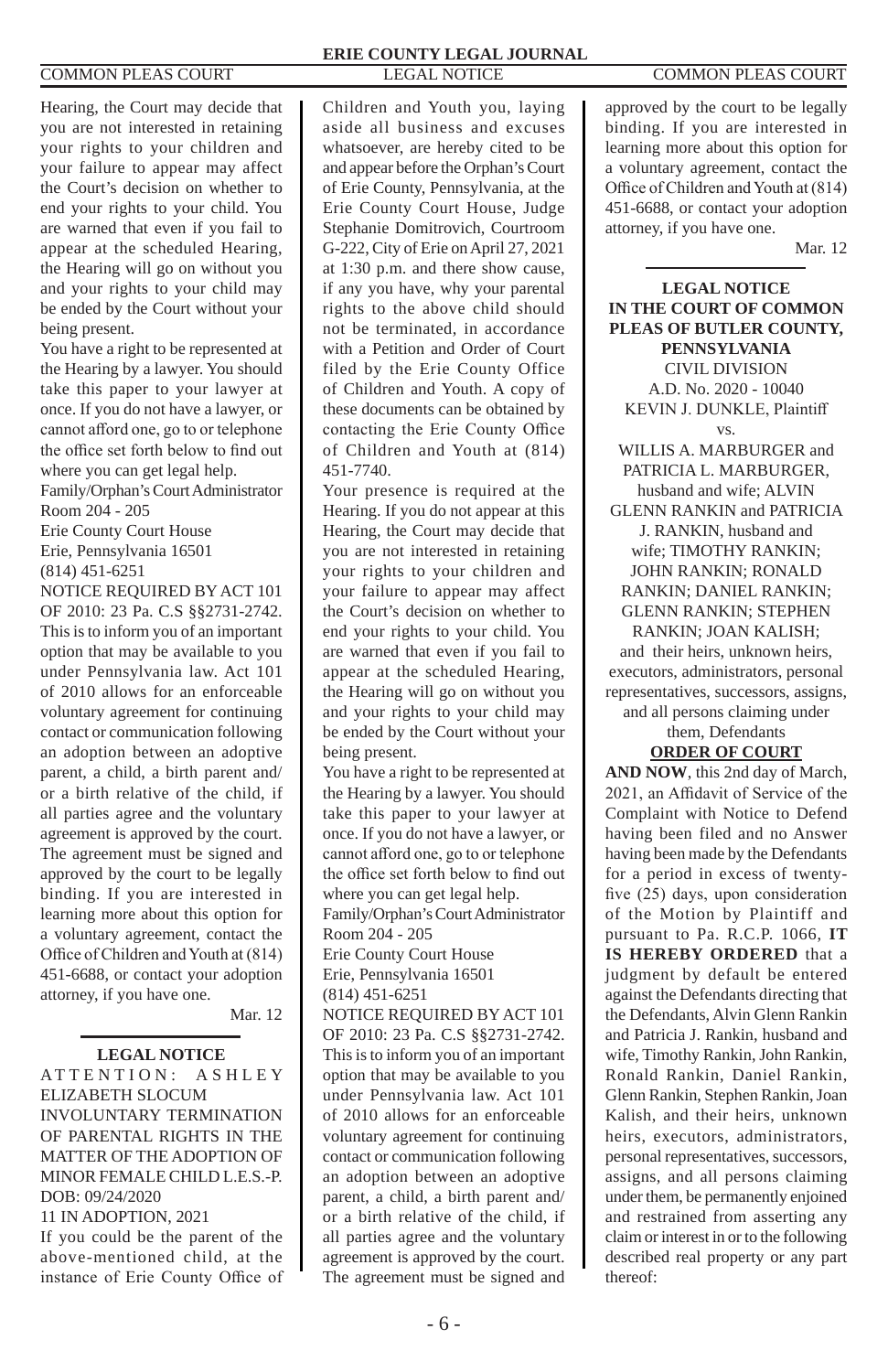*ALL that certain piece, parcel or lot of land situate in Franklin Township, Butler County, Pennsylvania, bounded and described as follows: BEGINNING at a point in the centerline of Old Route 422, at 33 foot right-of-way at a point in common with lands formerly of K. Jeffries, now Kevin J. Dunkle, being Tax Assessment Parcel 170-3F80-30; thence North 44° 19' 44" West along said centerline, a distance of 58.02 feet to a point; thence North 08° 45' 00" East through an existing iron pin, a distance of 94.06 feet along* 

#### **ERIE COUNTY LEGAL JOURNAL COMMON PLEAS COURT LEGAL NOTICE COMMON PLEAS COURT**

*lands of W. Marburger to an iron pin; thence South 01° 00' 00" East along lands of Kevin J. Dunkle, formerly K. Jeffries, a distance of 131.14 feet to a point in the centerline of Old Route 422, being the place of beginning. Being triangular in shape as per Survey of Carl L. Waugaman, P.E., P.L.S.*

*Also being known as Tax Assessment Parcel 170-3F80-QUESTION.*

Unless the Defendants shall file an Action in Ejectment against the Plaintiff, or otherwise take legal action to protect his interests

within thirty (30) days of the date of publication of this Order once in the Butler Eagle, once in the Butler County Legal Journal, once in the Corry Journal, and once in the Erie County Legal Journal, the Prothonotary shall, upon Praecipe of the Plaintiff, enter a final judgment against the Defendants. BY THE COURT:

*/s/ S. Michael Yeager* J.

Mar. 12



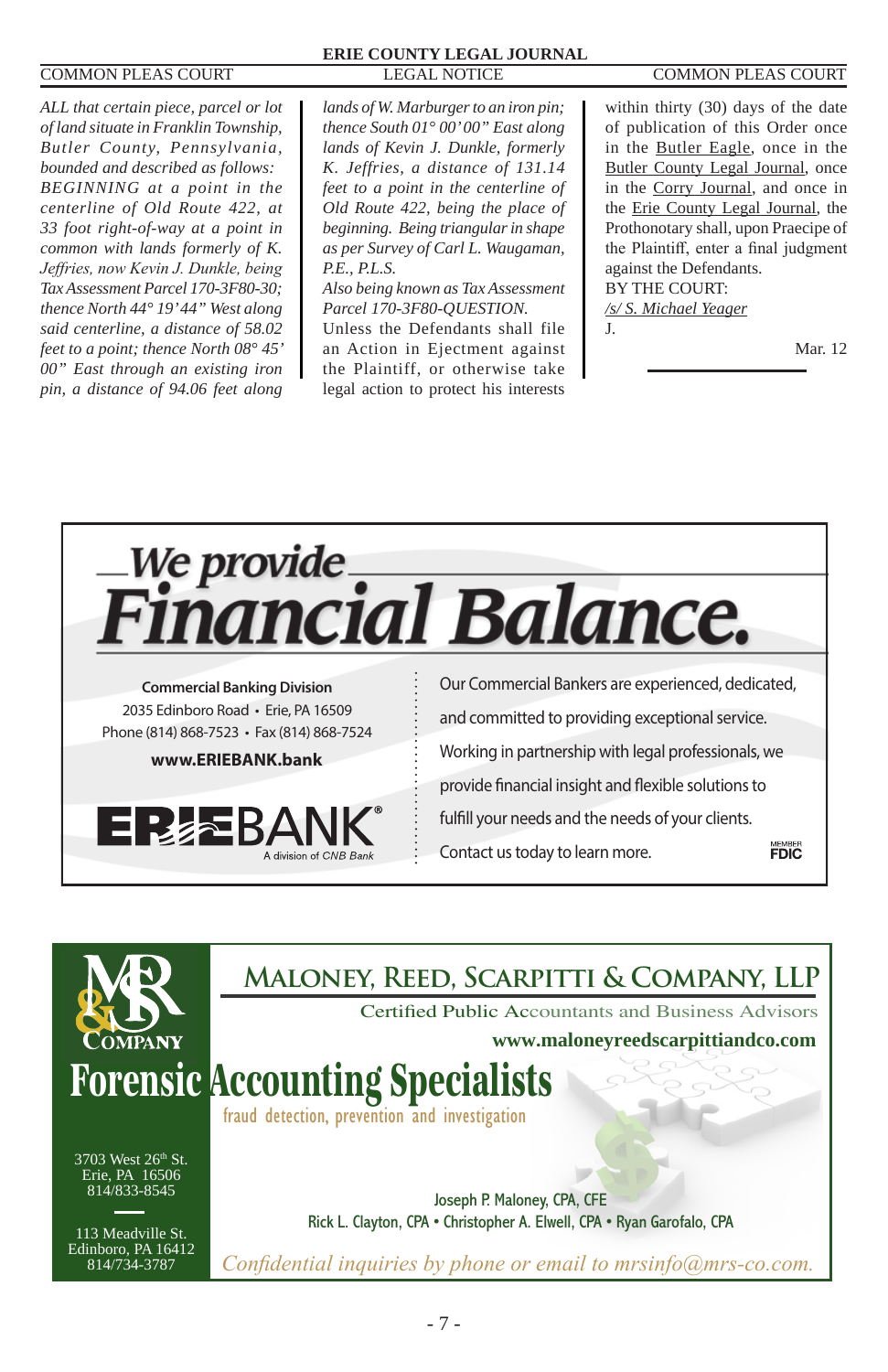#### **SHERIFF SALES**

Notice is hereby given that by virtue of sundry Writs of Execution, issued out of the Courts of Common Pleas of Erie County, Pennsylvania, and to me directed, the following described property will be sold at the Erie County Courthouse, Erie, Pennsylvania on

#### **MARCH 19, 2021 AT 10 A.M.**

All parties in interest and claimants are further notified that a schedule of distribution will be on file in the Sheriff's Office no later than 30 days after the date of sale of any property sold hereunder, and distribution of the proceeds made 10 days after said filing, unless exceptions are filed with the Sheriff's Office prior thereto.

All bidders are notified prior to bidding that they **MUST** possess a cashier's or certified check in the amount of their highest bid or have a letter from their lending institution guaranteeing that funds in the amount of the bid are immediately available. If the money is not paid immediately after the property is struck off, it will be put up again and sold, and the purchaser held responsible for any loss, and in no case will a deed be delivered until money is paid.

John T. Loomis

Sheriff of Erie County

Feb. 26 and Mar. 5, 12

#### **SALE NO. 1 Ex. #10225 of 2020 PENNSYLVANIA HOUSING FINANCE AGENCY, Plaintiff**

#### **ANGELIA R. EVANS F/K/A ANGELIA R. ROGERS, Defendant DESCRIPTION**

**v.**

By virtue of a Writ of Execution No.<br>2020-10225 PENNSYLVANIA PENNSYLVANIA HOUSING FINANCE AGENCY, Plaintiff vs. ANGELIA R. EVANS F/K/A ANGELIA R. ROGERS, Defendant Real Estate: 1317 GERMAN STREET, ERIE, PA 16503 Municipality: City of Erie Erie County, Pennsylvania Dimensions: 37 x 99.30

Deed Book/Inst#: Bk. 1388 pg. 1822 Tax I.D. (15) 2018-125 Assessment: \$5,700 (Land) \$48,800 (Bldg) Improvement thereon: a residential dwelling house as identified above Leon P. Haller, Esquire Purcell, Krug & Haller 1719 North Front Street Harrisburg, PA 17104 (717) 234-4178 Feb. 26 and Mar. 5, 12

#### **SALE NO. 2 Ex. #13119 of 2019 Wells Fargo Bank National Association, Plaintiff v.**

#### **William A. Schenk, Defendant DESCRIPTION**

By virtue of a Writ of Execution filed to No. 13119-2019, Wells Fargo Bank National Association vs. William A. Schenk, owner(s) of property situated in the Borough of Wattsburg, Erie County, Pennsylvania being 9614-16 North Street, Wattsburg, PA 16442 66 x 165, 2,428 Square Feet, 0.2500 Acres Assessment Map number: 48001006000600 Assessed Value figure: \$95,000.00 Improvement thereon: Residential Real Estate Jessica N. Manis, Esquire 1581 Main Street, Suite 200 Warrington, PA 18976 (215) 572-8111

Feb. 26 and Mar. 5, 12

#### **SALE NO. 3 Ex. #10674 of 2020 NORTHWEST BANK f/k/a NORTHWEST SAVINGS BANK, Plaintiff**

**v.**

#### **SHERI L. PARKER, Defendant DESCRIPTION**

By virtue of a Writ of Execution filed at No. 2020-10674, Northwest Bank vs. Sheri L. Parker, owner of property situate in the City of Erie, Erie County, Pennsylvania being: 3510 Edison Avenue, Erie, Pennsylvania. 40' X 100' X 40' X 100' Assessment Map Number: (50) 2-36-7

Assessed Value Figure: \$65,800.00 Improvement Thereon: Residence Kurt L. Sundberg, Esq. Marsh Schaaf, LLP 300 State Street, Suite 300 Erie, Pennsylvania 16507 (814) 456-5301

Feb. 26 and Mar. 5, 12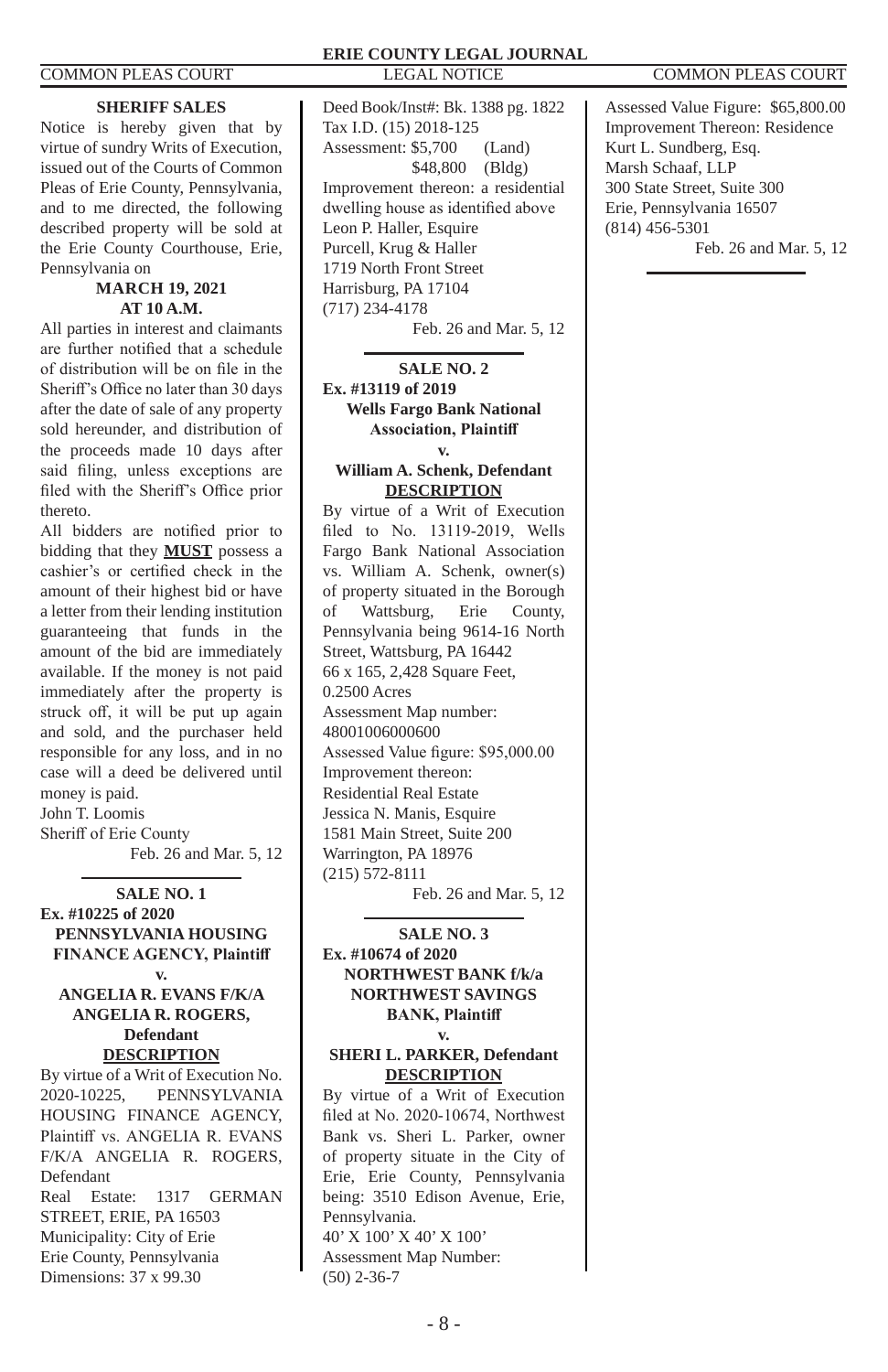#### **ESTATE NOTICES**

Notice is hereby given that in the estates of the decedents set forth below the Register of Wills has granted letters, testamentary or of administration, to the persons named. All persons having claims or demands against said estates are requested to make known the same and all persons indebted to said estates are requested to make payment without delay to the executors or their attorneys named below.

#### **FIRST PUBLICATION**

#### **BOWES, RUTH I., a/k/a RUTH IRENE BOWES, deceased**

Late of the City of Erie *Administrator:* Edward J. Bowes, Jr., c/o 246 West 10th Street, Erie, PA 16501 *Attorney:* Evan E. Adair, Esq., 246 West 10th Street, Erie, PA

16501

#### **BUJALSKI, HENRY D., a/k/a HENRY DOUGLAS BUJALSKI, deceased**

Late of Harborcreek Township, Erie County, Commonwealth of Pennsylvania

*Executrix:* Cynthia A. Boris, c/o Jeffrey D. Scibetta, Esq., 120 West Tenth Street, Erie, PA 16501 *Attorney:* Jeffrey D. Scibetta, Esq., Knox McLaughlin Gornall & Sennett, P.C., 120 West Tenth Street, Erie, PA 16501

#### **CARBONE, MICHAEL J., deceased**

Late of the City of Erie, Erie County

*Executrix:* Joy M. Bauer, P.O. Box 133, Fryburg, PA 16326 *Attorney:* Terry R. Heeter, Esquire, P.O. Box 700, Clarion, PA 16214

#### **HODAPP, THERESA, a/k/a THERESA G. HODAPP, deceased**

Late of the City of Erie, County of Erie, Commonwealth of Pennsylvania

*Executor:* James M. Hodapp, c/o John J. Shimek, III, Esquire, Sterrett Mott Breski & Shimek, 345 West 6th Street, Erie, PA 16507

*Attorney:* John J. Shimek, III, Esquire, Sterrett Mott Breski & Shimek, 345 West 6th Street, Erie, PA 16507

#### **KENDZIORA, THERESA, a/k/a THERESA A. KENDZIORA, a/k/a THERESA ANN KENDZIORA, a/k/a THERESA C. KENDZIORA, deceased**

Late of the Township of Lawrence Park, Erie County, Commonwealth of Pennsylvania

*Executrix:* Deborah A. Kendziora, c/o Knox Law Firm, 120 W. 10th St., Erie, PA 16501

*Attorney:* Christine Hall McClure, Esq., Knox McLaughlin Gornall & Sennett, P.C., 120 West 10th Street, Erie, PA 16501

# **KING, CAROL ANN, a/k/a CAROL A. KING,**

**deceased**

Late of the City of Erie, County of Erie and Commonwealth of Pennsylvania

*Administratrix:* Julie A. Rice *Attorney:* Thomas J. Minarcik, Esquire, ELDERKIN LAW FIRM, 456 West 6th Street, Erie, PA 16507

### **KUHAR, JOHN F., a/k/a JOHN KUHAR,**

**deceased**

Late of the City of Erie, Commonwealth of Pennsylvania *Administrator:* John Kuhar, c/o Vendetti & Vendetti, 3820 Liberty Street, Erie, Pennsylvania 16509 *Attorney:* Richard A. Vendetti, Esquire, Vendetti & Vendetti, 3820 Liberty Street, Erie, PA 16509

### **COCO, JEAN M.,**

#### **deceased**

Late of the Township of Millcreek, County of Erie, Commonwealth of Pennsylvania

*Executrix:* Diane M. Price, 538 Sybil Drive, Erie, PA 16505- 2156

*Attorneys:* MacDonald, Illig, Jones & Britton LLP, 100 State Street, Suite 700, Erie, Pennsylvania 16507-1459

#### **COURTNEY, RICHARD L., a/k/a RICHARD LOUIS COURTNEY, deceased**

Late of the City of Erie, County of Erie and Commonwealth of Pennsylvania

*Administrator:* Richard L. Courtney, II

*Attorney:* David J. Rhodes, Esquire, ELDERKIN LAW FIRM, 456 West 6th Street, Erie, PA 16507

### **DANIELS, SUSAN E.,**

**deceased**

Late of the City of Corry, County of Erie, Pennsylvania *Co-executrices:* Linda J. Heacox and Susan C. Hicks, c/o Thomas J. Ruth, Esq., 224 Maple Avenue, Corry, PA 16407 *Attorney:* Thomas J. Ruth, Esq., 224 Maple Avenue, Corry, PA 16407

#### **DiSANTI, MICHAEL D., deceased**

Late of Harborcreek Township, Erie County, Commonwealth of Pennsylvania *Executrix:* Ellen M. DiSanti, c/o Michael A. Fetzner, Esq., 120 West Tenth Street, Erie, PA 16501 *Attorney:* Michael A. Fetzner, Esq., Knox McLaughlin Gornall & Sennett, P.C., 120 West Tenth Street, Erie, PA 16501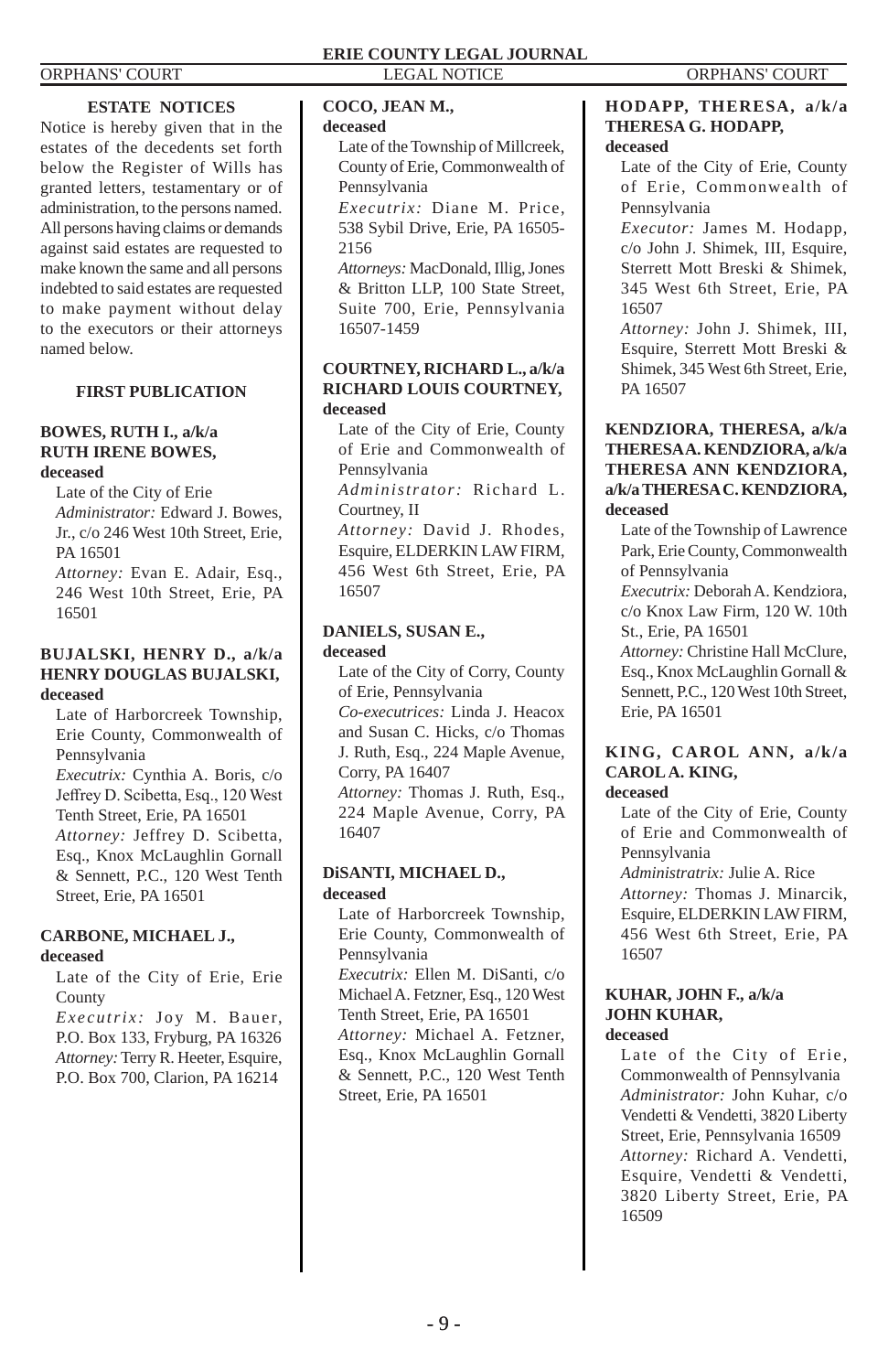## **KUPPER, JEFFREY M.,**

### **deceased**

Late of the City of Erie, Erie County, PA *Administratrix:* Mary Alfieri Richmond, Esq., 502 Parade Street, Erie, PA 16507 *Attorney:* Mary Alfieri Richmond, Esq., 502 Parade Street, Erie, PA 16507

### **ORNER, PAUL E.,**

### **deceased**

Late of the City of Corry, County of Erie and Commonwealth of Pennsylvania

*Executrix:* Lisa M. Royek, 14540 Stewart Road, Corry, PA 16407-9610

*Attorneys:* MacDonald, Illig, Jones & Britton LLP, 100 State Street, Suite 700, Erie, Pennsylvania 16507-1459

#### **POST, ARTHUR L., deceased**

Late of Fairview Township, County of Erie and Commonwealth of Pennsylvania

*Executor:* Brian J. Post

*Attorney:* David J. Rhodes, Esquire, ELDERKIN LAW FIRM, 456 West 6th Street, Erie, PA 16507

# **REID, SANDRA M.,**

#### **deceased**

Late of the Township of Millcreek, County of Erie, Commonwealth of Pennsylvania

*Executor:* Robert M. Reid, c/o Quinn, Buseck, Leemhuis, Toohey & Kroto, Inc., 2222 West Grandview Blvd., Erie, PA 16506 *Attorney:* Melissa L. Larese, Esq., Quinn, Buseck, Leemhuis, Toohey & Kroto, Inc., 2222 West Grandview Blvd., Erie, PA 16506

#### **SCHAAF, EVA S., deceased**

Late of the City of Erie, Erie County, Commonwealth of Pennsylvania *Executrix:* Charlene A. Schaaf,

c/o Thomas C. Hoffman, II, Esq., 120 West Tenth Street, Erie, PA 16501

*Attorney:* Thomas C. Hoffman, II, Esq., Knox McLaughlin Gornall & Sennett, P.C., 120 West Tenth Street, Erie, PA 16501

#### **STETSON, JANET A., deceased**

Late of North East Township, County of Erie and Commonwealth of Pennsylvania

*Administratrix:* Abigail M. Stetson *Attorney:* James H. Richardson, Esquire, ELDERKIN LAW FIRM, 456 West 6th Street, Erie, PA 16507

#### **VALAHOVIC, JAMES, a/k/a JAMES E. VALAHOVIC, deceased**

Late of the City of Erie, Erie County, Commonwealth of Pennsylvania *Executor:* Richard Valahovic, c/o Jerome C. Wegley, Esq., 120 West Tenth Street, Erie, PA 16501 *Attorney:* Jerome C. Wegley, Esq., Knox McLaughlin Gornall & Sennett, P.C., 120 West Tenth Street, Erie, PA 16501

#### **WHITE, THELMA J., a/k/a THELMA JANE WHITE, deceased**

Late of the Township of Waterford, Commonwealth of Pennsylvania *Executrix:* Janet L. Schrimper, c/o Vendetti & Vendetti, 3820 Liberty Street, Erie, Pennsylvania 16509 *Attorney:* Richard A. Vendetti, Esquire, Vendetti & Vendetti, 3820 Liberty Street, Erie, PA 16509

#### **WRIGHT, MATTHEW P., deceased**

Late of the Township of McKean, County of Erie, Commonwealth of Pennsylvania

*Executrix:* Colleen R. Stumpf, c/o Quinn, Buseck, Leemhuis, Toohey & Kroto, Inc., 2222 West Grandview Blvd., Erie, PA 16506 *Attorney:* Colleen R. Stumpf, Esq., Quinn, Buseck, Leemhuis, Toohey & Kroto, Inc., 2222 West Grandview Blvd., Erie, PA 16506

#### **YEAGER, LOIS T., a/k/a LOIS YEAGER,**

#### **deceased**

Late of the Township of Millcreek, Erie County, Commonwealth of Pennsylvania

*Executor:* Russell R. Yeager, c/o Knox Law Firm, 120 W. 10th St., Erie, PA 16501

*Attorney:* Christine Hall McClure, Esq., Knox McLaughlin Gornall & Sennett, P.C., 120 West 10th Street, Erie, PA 16501

#### **SECOND PUBLICATION**

#### **BEVELACQUA, JOSEPH BRIAN, a/k/a JOSEPH B. BEVELACQUA, a/k/a JOE B. BEVELACQUA, a/k/a JOE BEVELACQUA, deceased**

Late of the City of Erie, County of Erie and Commonwealth of Pennsylvania

*Co-administrators:* Matthew J. Bevelacqua and Heather N. Burick, c/o 504 State Street, Suite 300, Erie, PA 16501

*Attorney:* Alan Natalie, Esquire, 504 State Street, Suite 300, Erie, PA 16501

#### **BONANTI, JOHN MARIO, ATTY., a/k/a JOHN M. BONANTI, deceased**

late of North East Borough, Erie County, Commonwealth of Pennsylvania

*Executrix:* Margaret Blumish, c/o Jerome C. Wegley, Esq., 120 West Tenth Street, Erie, PA 16501

*Attorney:* Jerome C. Wegley, Esq., Knox McLaughlin Gornall & Sennett, P.C., 120 West Tenth Street, Erie, PA 16501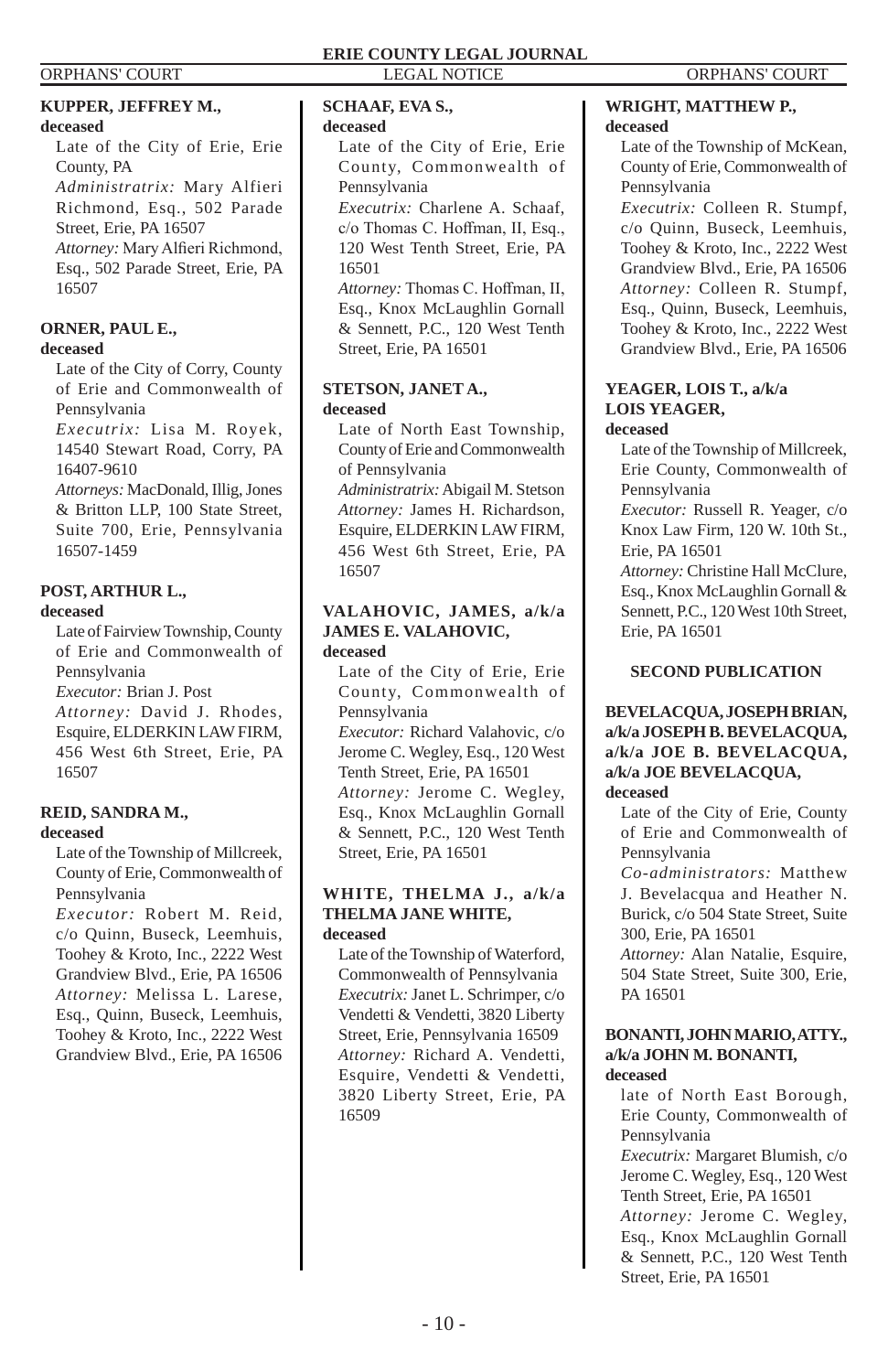#### **HIRTZEL, CHARLES M., deceased**

Late of North East Township, Erie County, North East, PA *Administrator:* David P. Hirtzel, c/o 33 East Main Street, North East, Pennsylvania 16428 *Attorney:* Robert J. Jeffery, Esq., Knox McLaughlin Gornall & Sennett, P.C., 33 East Main Street, North East, Pennsylvania 16428

#### **JOHNSON, AUDREY E., deceased**

Late of Lawrence Park Township, Erie County, PA *Executrix:* Dale D. Gregory, c/o 33 East Main Street, North East, Pennsylvania 16428 *Attorney:* Robert J. Jeffery, Esq., Knox McLaughlin Gornall & Sennett, P.C., 33 East Main Street, North East, Pennsylvania 16428

#### **NELSON, MARY M., deceased**

Late of Millcreek Township *Executor:* PNC BANK, N.A. *Attorney:* Norman A. Stark, Esquire, Marsh Schaaf, LLP, 300 State Street, Suite 300, Erie, PA 16507

#### **NEWCOMER, AGNES, a/k/a AGNES VALERIA NEWCOMER, deceased**

Late of the Township of Harborcreek, County of Erie and Commonwealth of Pennsylvania *Executor:* Stephen T. Cox *Attorney:* Craig A. Zonna, Esquire, ELDERKIN LAW FIRM, 456 West 6th Street, Erie, PA 16507

#### **PIFER, NORENE T., deceased**

Late of Millcreek Township, County of Erie, Pennsylvania *Executor:* Gerald J. Laskowski, c/o 3939 West Ridge Road, Suite B-27, Erie, PA 16506 *Attorney:* James L. Moran, Esquire, 3939 West Ridge Road, Suite B-27, Erie, PA 16506

**ERIE COUNTY LEGAL JOURNAL** ORPHANS' COURT LEGAL NOTICE ORPHANS' COURT

# **QUIRK, PATRICIA A., deceased**

Late of the City of Erie, County of Erie *Executor:* William J. Quirk, Jr.,

5117 Peckville Road, Whitesboro, New York 13492 *Attorney:* Mary Payton Jarvie, Esquire, CARNEY & GOOD, 254 West Sixth Street, Erie, Pennsylvania 16507

#### **REED, HARLEY C., deceased**

Late of the Township of Harborcreek, County of Erie, Commonwealth of Pennsylvania *Executor:* Barry Reed, c/o Quinn, Buseck, Leemhuis, Toohey & Kroto, Inc., 2222 West Grandview Blvd., Erie, PA 16506

*Attorney:* Colleen R. Stumpf, Esq., Quinn, Buseck, Leemhuis, Toohey & Kroto, Inc., 2222 West Grandview Blvd., Erie, PA 16506

#### **SANNER, GREGORY T., a/k/a GREGORY THOMAS SANNER, a/k/a GREGORY SANNER, deceased**

Late of the Township of Harborcreek, County of Erie and Commonwealth of Pennsylvania *Executrix:* Linda L. Sanner, c/o Vlahos Law Firm, P.C., 3305 Pittsburgh Avenue, Erie, PA 16508

*Attorney:* Darlene M. Vlahos, Esq., Vlahos Law Firm, P.C., 3305 Pittsburgh Avenue, Erie, PA 16508

#### **SCHMIDT, TROY K., a/k/a TROY KENT SCHMIDT, deceased**

Late of the City of Erie, County of Erie and Commonwealth of Pennsylvania

*Executrix:* Shelby S. Roberts *Attorney:* James H. Richardson, Esquire, ELDERKIN LAW FIRM, 456 West 6th Street, Erie, PA 16507

#### **TARKOWSKI, MARY RUTH, deceased**

Late of the City of Erie, County of Erie, and State of Pennsylvania *Executrix:* Katherine J. Tarkowski, 42 Jefferson St., Westfield, NY 14787

*Attorney:* Gerald J. Villella, Esquire, Dailey, Karle & Villella, 731 French Street, Erie, PA 16501- 1207

#### **WELLS, MARY ANN, a/k/a MARY A. WELLS, a/k/a MARY WELLS, a/k/a MARYANN WELLS, deceased**

Late of the City of Erie, County of Erie and Commonwealth of Pennsylvania

*Administrator:* Jann M. Wells, c/o 504 State Street, Suite 300, Erie, PA 16501

*Attorney:* Alan Natalie, Esquire, 504 State Street, Suite 300, Erie, PA 16501

# **WILL, GLENN A.,**

#### **deceased**

Late of Harborcreek Township, Erie County, Erie, PA

*Executrix:* Barbara Nazarian, c/o 33 East Main Street, North East, Pennsylvania 16428

*Attorney:* Robert J. Jeffery, Esq., Knox McLaughlin Gornall & Sennett, P.C., 33 East Main Street, North East, Pennsylvania 16428

#### **WILSON, GARY H., deceased**

Late of the Township of Edinboro, Erie County, Pennsylvania *Executrix:* Susan Holmes, c/o Martone & Peasley, 150 West Fifth Street, Erie, Pennsylvania 16507 *Attorney:* Joseph P. Martone, Esquire, Martone & Peasley, 150 West Fifth Street, Erie, Pennsylvania 16507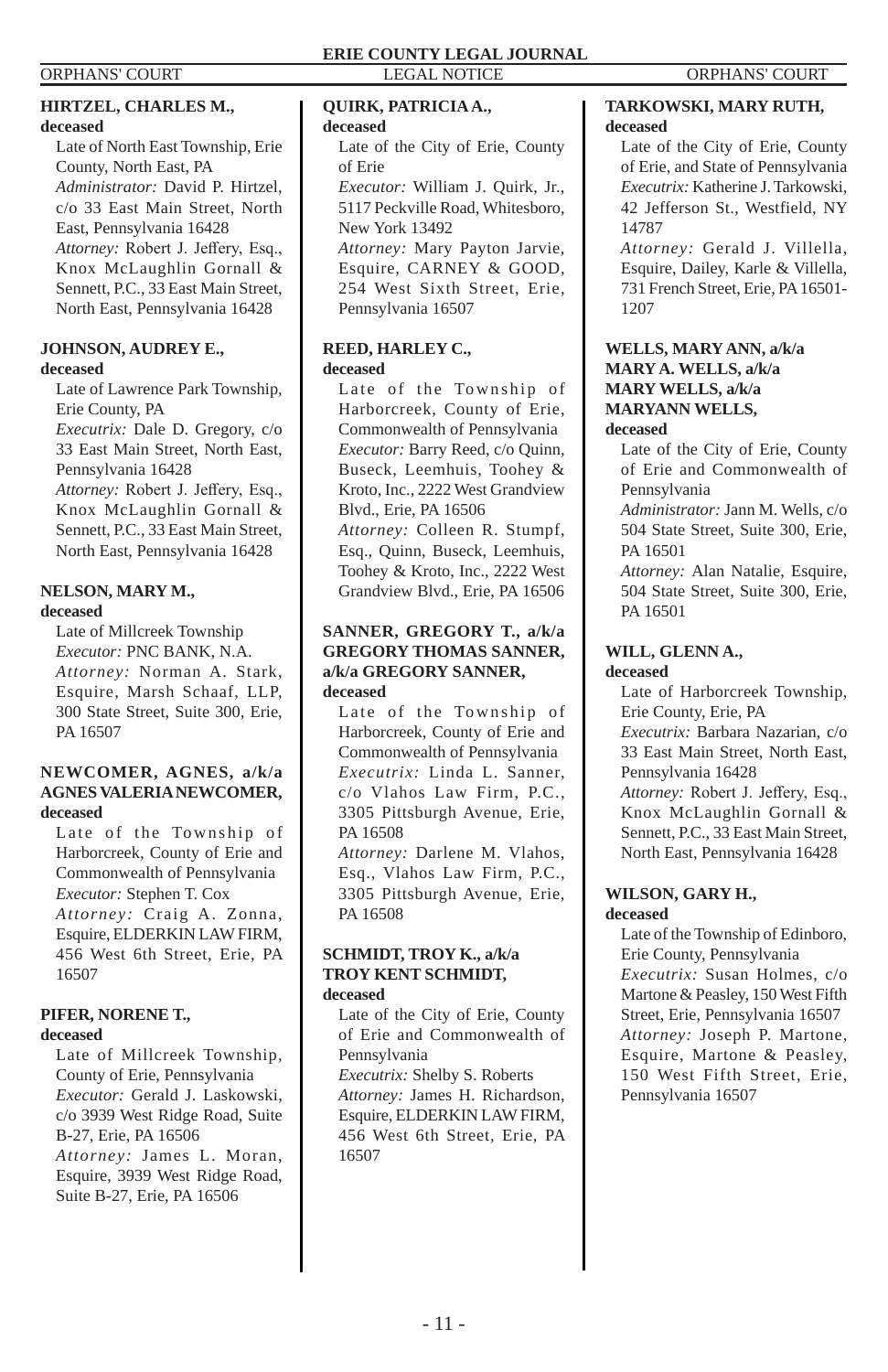#### **THIRD PUBLICATION**

#### **ALTADONNA, SALVATORE J., deceased**

Late of the City of Erie, County of Erie and Commonwealth of Pennsylvania

*Administrator:* Frank A. Altadonna, c/o Kurt L. Sundberg, Esq., Suite 300, 300 State Street, Erie, PA 16507

*Attorney:* Kurt L. Sundberg, Esq., MARSH SCHAAF, LLP, Suite 300, 300 State Street, Erie, PA 16507

### **EARLL, ARDEN C.,**

#### **deceased**

Late of Elgin Boro *Executor:* Scott C. Earll *Attorney:* Norman A. Stark, Esquire, Marsh Schaaf, LLP, 300 State Street, Suite 300, Erie, PA 16507

### **ETTWEIN, RUTH A., a/k/a RUTH ANN ETTWEIN, a/k/a RUTH ETTWEIN,**

**deceased**

Late of the Borough of Wesleyville, County of Erie, Commonwealth of Pennsylvania

*Executrix:* Kara Kreger, c/o John J. Shimek, III, Esquire, Sterrett Mott Breski & Shimek, 345 West 6th Street, Erie, PA 16507

*Attorney:* John J. Shimek, III, Esquire, Sterrett Mott Breski & Shimek, 345 West 6th Street, Erie, PA 16507

#### **GRIFFEY, GORDON M., a/k/a GORDON GRIFFEY, deceased**

Late of the Township of Springfield, County of Erie, Commonwealth of Pennsylvania *Executrix:* Kathryn Ann Griffey, 8 Treeline Court, Fishkill, NY 12524

*Attorney:* Grant M. Yochim, Esq., 24 Main St. E., P.O. Box 87, Girard, PA 16417

#### **HANNOLD, ANNA C., deceased**

Late of the Township of Millcreek, County of Erie, Commonwealth of Pennsylvania

*Executor:* Daniel Wallace, c/o Quinn, Buseck, Leemhuis, Toohey & Kroto, Inc., 2222 West Grandview Blvd., Erie, PA 16506 *Attorney:* Melissa L. Larese, Esq., Quinn, Buseck, Leemhuis, Toohey & Kroto, Inc., 2222 West Grandview Blvd., Erie, PA 16506

#### **HETHERINGTON, RONALD G., deceased**

Late of the Township of Girard *Executrix:* Deborrah K. Adams, 2925 W. 31st St., Erie, PA 16506 *Attorney:* Michael A. Fetzner, Esquire, Knox McLaughlin Gornall & Sennett, P.C., 120 West Tenth Street, Erie, PA 16501

#### **JONES, THOMAS E., a/k/a THOMAS EDWARD JONES, a/k/a TOM JONES, deceased**

Late of the Township of Millcreek, Erie County, Pennsylvania *Executrix:* Christine L. Jones, c/o Adam E. Barnett, Esq., 234 West Sixth Street, Erie, PA 16507 *Attorney:* Adam E. Barnett, Esq., Bernard Stuczynski Barnett &

Lager, PLLC, 234 West Sixth Street, Erie, PA 16507

#### **LEWIS, DAVID M., deceased**

Late of the Township of Millcreek, County of Erie and State of Pennsylvania *Executrix:* Monica Lewis, 920 Washington Place, Erie, Pennsylvania 16502 *Attorney:* None

#### **McLAUGHLIN, MARGO E., a/k/a MARGO McLAUGHLIN, a/k/a MARGO EMMA McLAUGHLIN, deceased**

Late of the Township of Millcreek, Commonwealth of Pennsylvania *Co-Executors:* Jon J. McLaughlin and Brian P. McLaughlin, c/o Vendetti & Vendetti, 3820 Liberty Street, Erie, Pennsylvania 16509 *Attorney:* James J. Bruno, Esquire, Vendetti & Vendetti, 3820 Liberty Street, Erie, PA 16509

#### **MILLER, EDWARD P., deceased**

Late of the City of Erie *Executrix:* Tammie Sue Renz *Attorney:* Norman A. Stark, Esquire, Marsh Schaaf, LLP, 300 State Street, Suite 300, Erie, PA 16507

#### **NASH, ARLENE R.,**

#### **deceased**

Late of the Township of Harborcreek

*Executrix:* Karen Miller, c/o Attorney Terrence P. Cavanaugh, P.O. Box 3243, Erie, PA 16508 *Attorney:* Terrence P. Cavanaugh, Esquire, P.O. Box 3243, Erie, PA 16508

# **OLSZEWSKI, LORETTA P.,**

#### **deceased**

Late of the Township of McKean, County of Erie, Commonwealth of Pennsylvania

*Executrix:* Sally A. Silbaugh, 6900 Thomas Road, McKean, PA 16426

*Attorneys:* MacDonald, Illig, Jones & Britton LLP, 100 State Street, Suite 700, Erie, Pennsylvania 16507-1459

#### **SCHWENK, KENNETH F., deceased**

Late of Fairview, County of Erie and Commonwealth of Pennsylvania

*Executrix:* Barbara J. Graham, c/o 333 State Street, Suite 203, Erie, PA 16507

*Attorney:* Damon C. Hopkins, Esquire, 333 State Street, Suite 203, Erie, PA 16507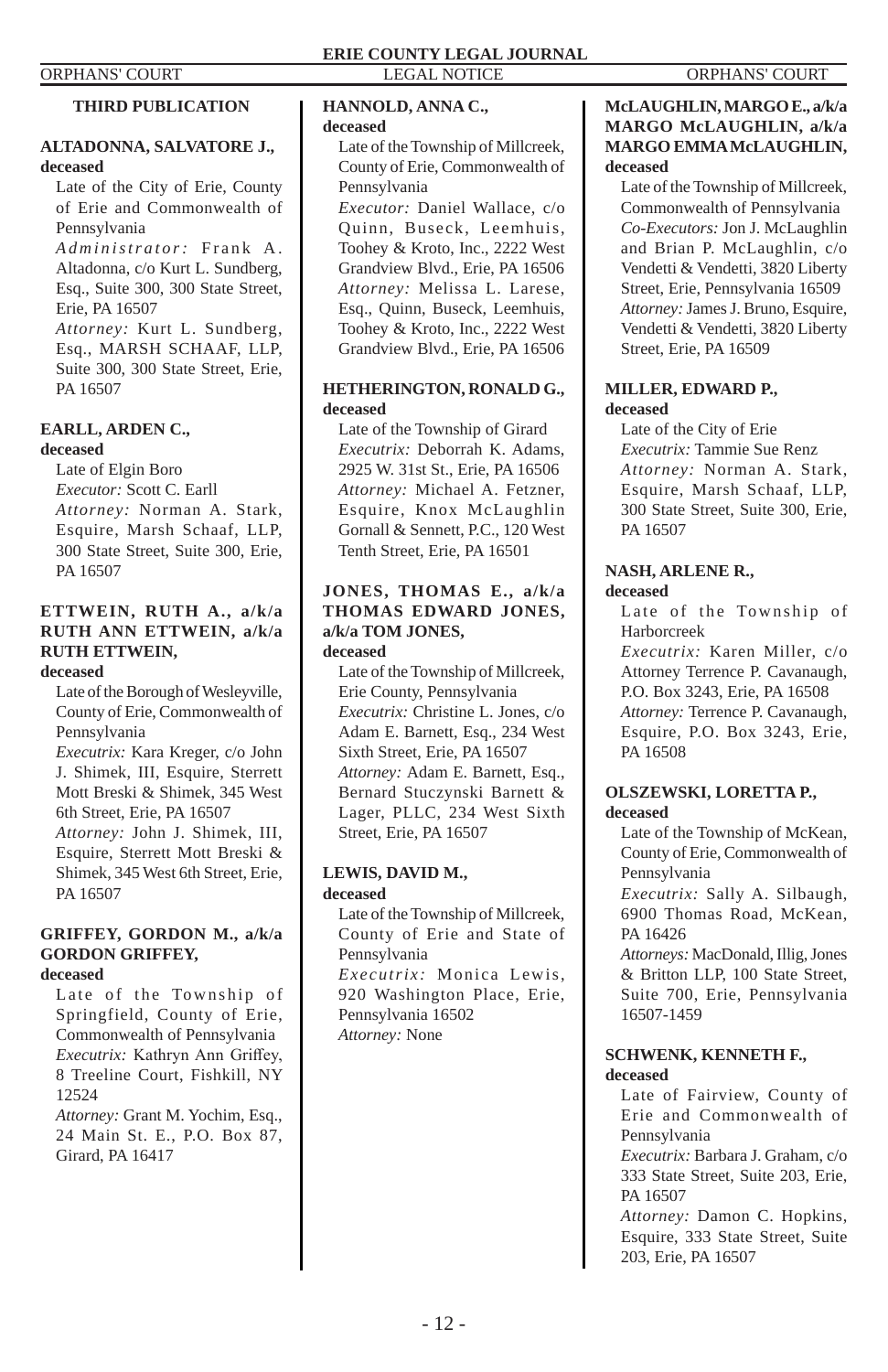#### **SITTER, WILLIAM, a/k/a WILLIAM L. SITTER, a/k/a WILLIAM LEONARD SITTER, deceased**

Late of the City of Erie, County of Erie and Commonwealth of Pennsylvania

*Co-Executrices:* Judith Horton and Karen Frackowiak, c/o James J. Bruno, Esquire, 3820 Liberty Street, Erie, PA 16509

*Attorney: James J. Bruno, Esquire,* 3820 Liberty Street, Erie, PA 16509

# **SKOPOW, EDWARD J.,**

#### **deceased**

Late of the City of Erie, County of Erie, Commonwealth of Pennsylvania

*Executrix:* Carol A. Furman, 232 West Townhall Road, Waterford, PA 16441

*Attorneys:* MacDonald, Illig, Jones & Britton LLP, 100 State Street, Suite 700, Erie, Pennsylvania 16507-1459

#### **STELMACK, EMILY HELEN, a/k/a EMILY H. STELMACK, a/k/a EMILY STELMACK, a/k/a EMILY HELEN STELMACH, a/k/a EMILY H. STELMACH, a/k/a EMILY STELMACH, deceased**

Late of the City of Erie, County of Erie and Commonwealth of Pennsylvania *Administratrix:* Darlene Stelmack, c/o 504 State Street, Suite 300, Erie, PA 16501 *Attorney:* Alan Natalie, Esquire, 504 State Street, Suite 300, Erie, PA 16501

#### **WHIPPLE, KAREN M., deceased**

Late of Millcreek Township *Executor:* Justin M. Bond *Attorney:* Norman A. Stark, Esquire, Marsh Schaaf, LLP, 300 State Street, Suite 300, Erie, PA 16507

#### **YACOBOZZI, JULIUS M., deceased**

Late of the Township of Millcreek, County of Erie, and Commonwealth of Pennsylvania *Executrix:* Cornelia M. Yacobozzi, c/o 300 State Street, Suite 300, Erie, PA 16507

*Attorney:* Thomas V. Myers, Esquire, Marsh Schaaf, LLP, 300 State Street, Suite 300, Erie, PA 16507



Passionate Advocates. Proven Approach.

## WITH OVER 25 YEARS OF **EXPERIENCE, WILLIAM GOODMAN IS** YOUR TRUSTED ADVISOR IN:

- Structured Settlements
- Settlement Consulting
- Trusts Services
- <sup>●</sup> Medicare Set Asides
- <sup>●</sup> Structured Attorney's Fees
- · Qualified Settlement Funds
- Financial Planning

# www.nfpstructures.com



**WILLIAM S. GOODMAN MSL CSSC** President & Co-Founder wgoodman@nfp.com

- Frequent speaker and educator for trial lawyers nationwide
- One of the nation's most creative, responsive and prominent structured settlement leaders
- Active member of the National Structured **Settlement Trade Association (NSSTA)**

Toll Free 800.229.2228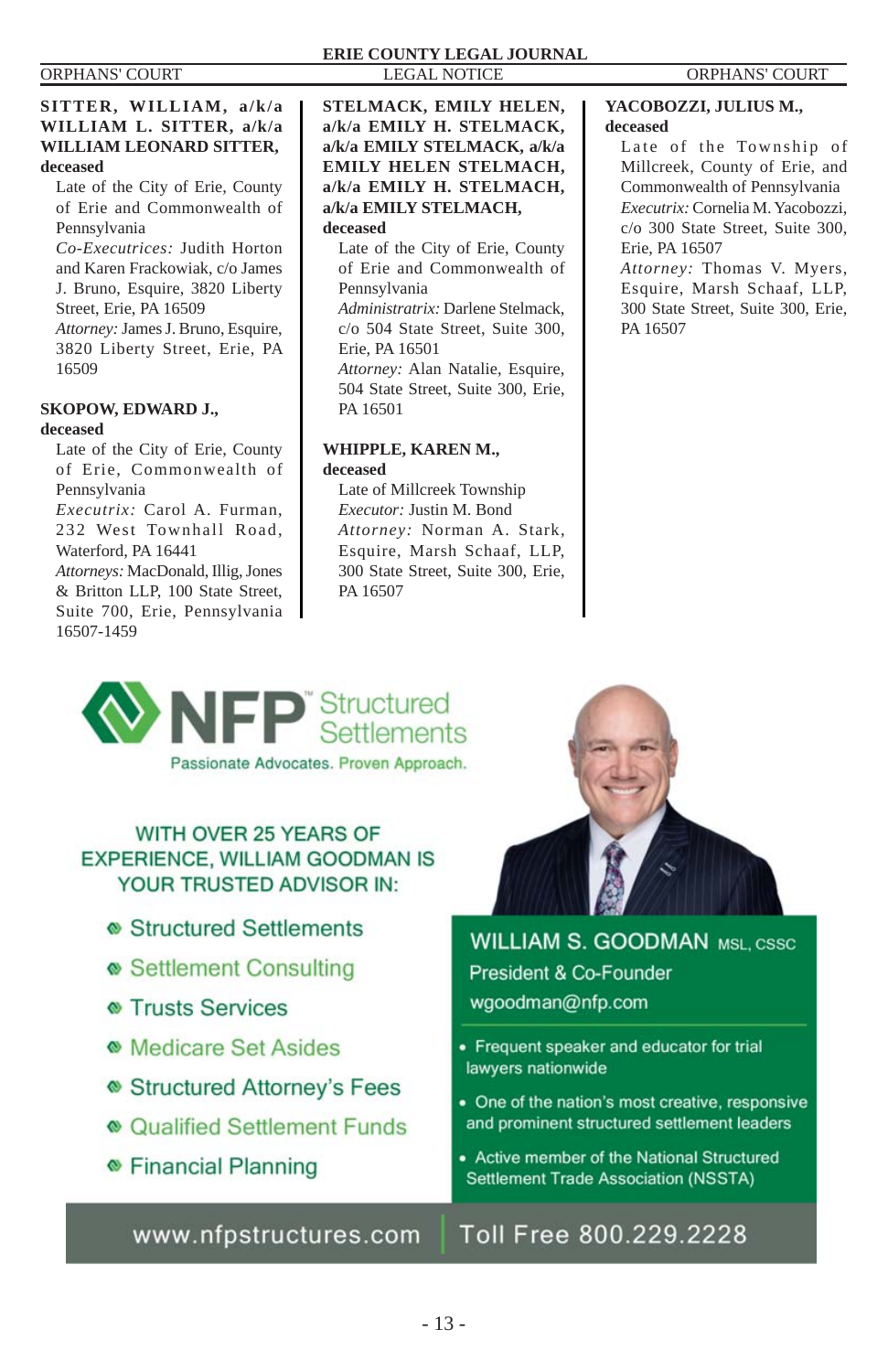# **CHANGES IN CONTACT INFORMATION OF ECBA MEMBERS**

| 3504 State Street |  |
|-------------------|--|
| Erie, PA 16508    |  |

### **New firm name**

| 818 State Street, Suite A |  |
|---------------------------|--|
| Erie, PA 16501            |  |



**THOMSON REUTERS®** 

Whether you practice, support, create, or enforce the law, Thomson Reuters delivers best-of-class legal solutions that help you work smarter, like Westlaw, FindLaw, Elite, Practical Law, and secure cloud-based practice management software Firm Central™.  Intelligently connect your work and your world through unrivaled content, expertise, and technologies. See a better way forward at https://legalsolutions.thomsonreuters. com/law-products/practice/small-law-firm/

# Looking for a legal ad published in one of Pennsylvania's Legal Journals?



► Look for this logo on the Erie County Bar Association website as well as Bar Association and Legal Journal websites across the state.

► It will take you to THE website for locating legal ads published in counties throughout Pennsylvania, a service of the Conference of County Legal Journals.

login directly at www.palegalads.org. It's Easy. It's Free.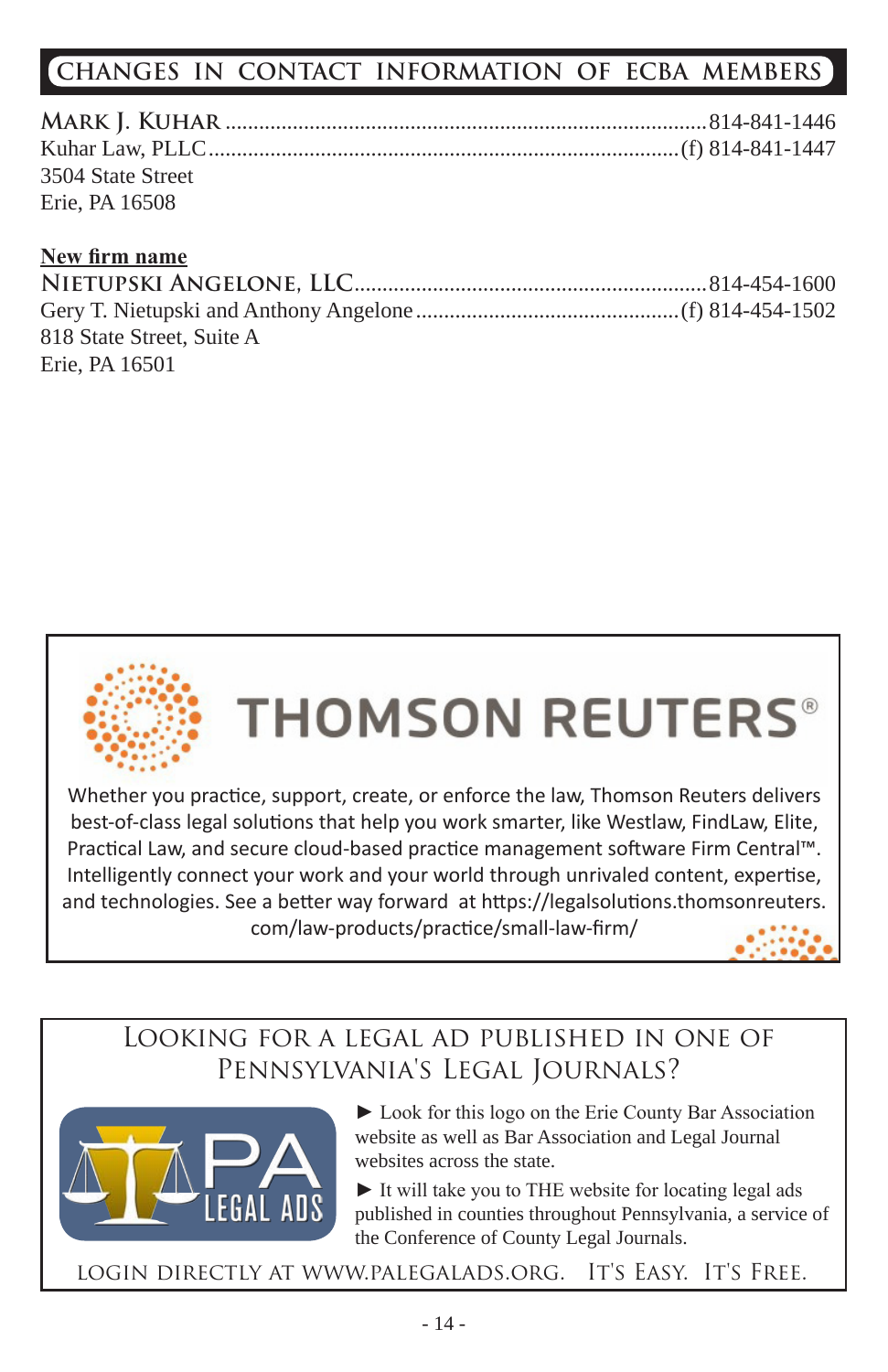# LAWPAY IS FIVE STAR! **PAY IS FIVE STAR!** LAWPAY IS FIVE SIAR!

LawPay has been an essential partner in our firm's **compassed to the part of the part of the part of the part o** growth over the past few years. I have reviewed several other merchant processors and no one comes close to the ease of use, quality customer receipts, outstanding customer service and competitive pricing like LawPay has. competitive pricing like LawPay has. LawPay has been an essential partner in our firm's

— Law Office of Robert David Malove — Law Office of Robert David Malove

\*\*\*\*\*



AN AFFINIPAY SOLUTION

### **THE #1 PAYMENT SOLUTION FOR LAW FIRMS THE #1 PAYMENT SOLUTION FOR LAW FIRMS THE #1 PAYMENT SOLUTION FOR LAW FIRMS**

Getting paid should be the easiest part of your job, and  $\qquad$ with LawPay, it is! However you run your firm, LawPay's  $\begin{vmatrix} \cdot & \cdot & \cdot & \cdot \end{vmatrix}$ flexible, easy-to-use system can work for you. Designed specifically for the legal industry, your earned/unearned fees  $\hspace{1cm}$ are properly separated and your IOLTA is always protected **comparately** against third-party debiting. Give your firm, and your clients, the benefit of easy online payments with LawPay. the benefit of easy online payments with LawPay. Getting paid should be the easiest part of your job, and

# 877-506-3498

 $\overline{\text{or visit}}$ **https://lawpay.com/member-programs/erie-county-bar/**